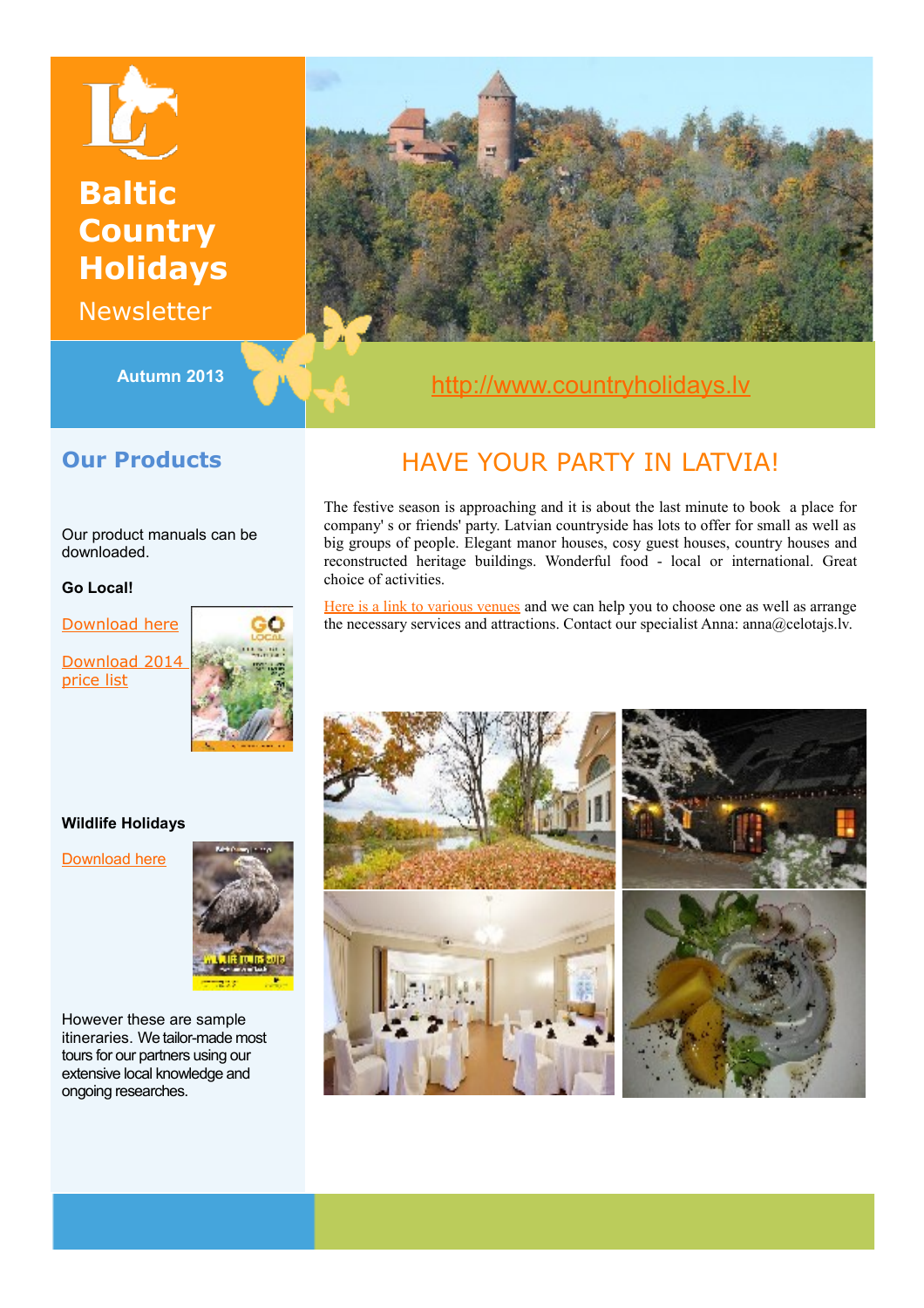### **Selected Accommodation**

In this issue we have selected some self-catering cottages popular for Christmas and New Year holidays. For detailed information and booking contact us: **lauku@celotajs.lv**, Tel. + (371) 6761760



#### **Manni, Estonia**

#### [Map](http://www.celotajs.lv/en/e/map/manni?10)

.

A cottage, located in quiet outskirts of Haapsalu town. Kitchen, balcony, TV, grill in guests use. Beautiful garden around the house and parking place in courtyard. Hot bath/sauna in the garden also in winter.



### **Kazoki, Latvia**

#### [Map](http://www.celotajs.lv/en/e/map/kazoki?1)

A country house near Ēdole, by the Lake Pinku. A living room with kitchen, sauna, 2 bedrooms. Part of the owners' home with a separate entrance for guests - living room with a fireplace, bedroom, amenities



#### **Villa Elena, Lithuania**

#### [Map](http://www.celotajs.lv/en/e/map/villaelena?15)

An ethnographic wooden cottage on the shores of a lake. Guests may enjoy a spacious sitting room with a fireplace, 3 bedrooms, a kitchendining room and a country sauna with a mansard.



#### **Puumetsa Vaike, Estonia** [Map](http://www.celotajs.lv/en/e/map/puumetsavaike?26)

Located in Kopu peninsula, surrounded by pine-trees. This cottage is suitable for people loving diverse landscapes offered by this peninsula. A good start for walks in wild Northern beach and forests rich in berries ad mushrooms.



#### **Meza Namins, Latvia** [Map](http://www.celotajs.lv/en/e/map/ezerklabimezanamins?7)

Near Cesis, in a forest meadow and on the water, a small and romantic building for undisturbed family leisure. On the first floor - a fireplace room, kitchen and sauna. On the second floor - bedrooms. A terrace with a view of the pond.



#### **Lapenu Sodyba, Lithuania Map**

A farmstead is situated in a picturesque peninsula of the lake Sartai.Two new timbered houses with all conveniences, reconstructed country steam bathhouse and outdoor bathhouse. Admirers of both serenity and active repose are welcome all year round.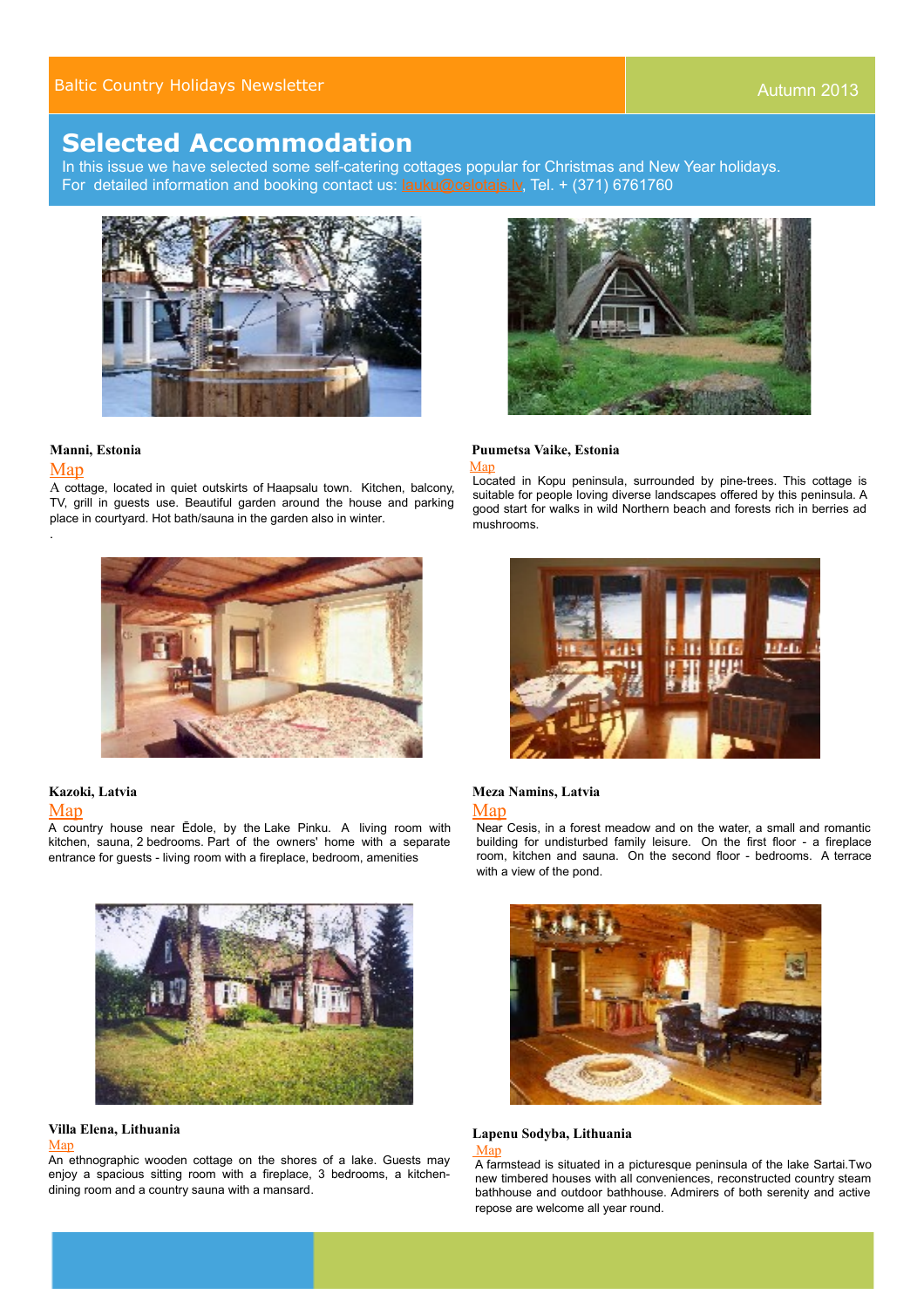### **Our Publications**

**[Country Holidays.](http://www.celotajs.lv/en/p/ebook/CountryHolidays2013#/Chapter%201) [Latvia](http://www.celotajs.lv/en/p/ebook/CountryHolidays2013#/Chapter%201)**

*in Latvian, English, Russian*



CRINSFERA

The catalogue contains a practical tourism information, Here you'll find: accommodation places, a list of most interesting cultural heritage sites, open farms and craftsmen workshops, local pubs, active tourism providers, saunas and guides.

#### **[Cultural Heritage](http://www.celotajs.lv/en/p/files/CulturalHeritageMap2013?97) [Map of Latvia,](http://www.celotajs.lv/en/p/files/CulturalHeritageMap2013?97)  [Estonia "Worth](http://www.celotajs.lv/en/p/files/CulturalHeritageMap2013?97) [Seeing](http://www.celotajs.lv/en/p/files/CulturalHeritageMap2013?97)**["](http://www.celotajs.lv/en/p/files/CulturalHeritageMap2013?97)

*in English, Russian, German, Finnish*

A map with 150 magnificent places in Latvia and Estonia where customs which have been passed from one generation to another blend into modern life. Farms, crafts centres, heritage sites, living traditions.

#### **All our publications can be viewed:**

[http://www.celotajs.lv/cont/cntr/publ](http://www.celotajs.lv/cont/cntr/publications_en.html) [ications\\_en.html](http://www.celotajs.lv/cont/cntr/publications_en.html)

### **Special Offer for Winter Season**

#### **Winter Spa Package in Riga & Tallinn, 6 days**

On this tour you could enjoy two charming Baltic capitals - Riga and Tallinn with their compact Old Towns, medieval architecture, heritage and rich cultural life. Snow, lanterns and winter decorations makes those cities more romantic than usual. Your spa hotels are located in the very centre of the cities. After walking into old towns, you could warm up in saunas, pools and have calming spa treatments. Tour starts in Riga and comfortable coach takes you to Tallinn. But it can be started the other way round too. You won' t need to rent a car and drive in winter conditions. [Full itinerary here.](http://www.celotajs.lv/cont/tour/tours/Winter_offer_en.html)



### **Winter Pleasures in Latvia, 6 days**

This itinerary allows to enjoy the Latvian winter at its best. The holiday starts with bustling city of Riga with its crafts markets, decorations, shopping facilities, many cultural events and museums, then followed with the trip to countryside where one can enjoy winter pleasures at the skiing/sledging slopes. After active day the relaxation at the spa hotel as well as healthy Latvian sauna ritual awaits. For sightseeing there are Sigulda medieval castle ruins, Turaida Castle and Krimulda manor where to try home-made wines. Local wild animals easily can be observed at the Ligatne Nature Trails but a ride in horse-driven sledge at the nearby farm. [Full](http://www.celotajs.lv/en/e/winterpleasuresinlatvia?51) [itinerary here.](http://www.celotajs.lv/en/e/winterpleasuresinlatvia?51)



### **Winter Break in Northern Latvia, 3 days**



Take a train from Riga to Cēsis and stay in the very heart of this charming town. There are two downhill skiing centres, Žagarkalns and Ozolkalns at the town suburbs, with well stocked equipment hire, snow machines, skiing slopes (the longest 500 m), a snowboard park, nursery slopes for beginners and kids, trained instructors, first aid post and cafés. [Full itinerary here](http://www.celotajs.lv/en/e/winterbreak?52)